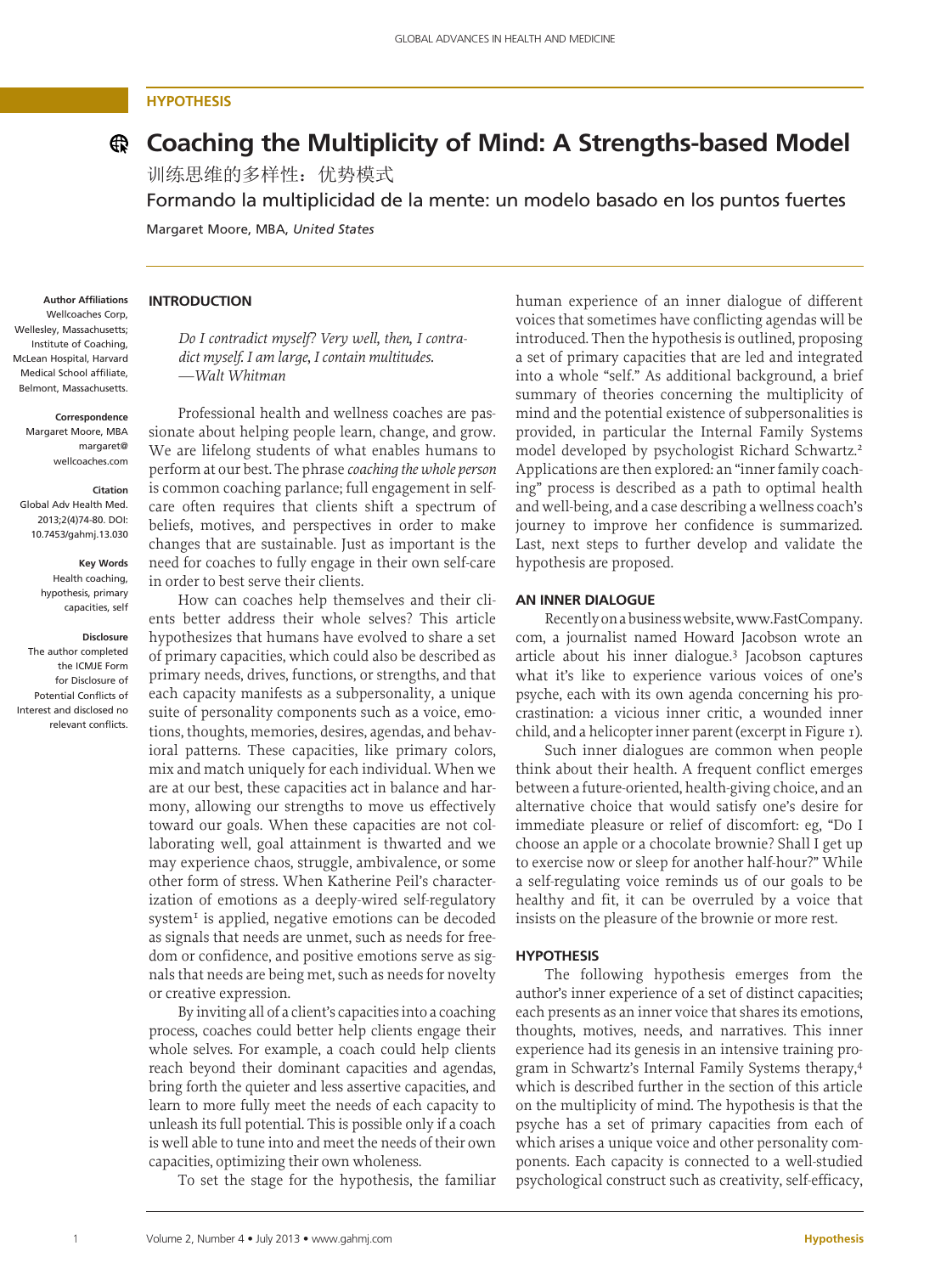On the business website FastCompany.com, author and Internet marketing strategist Howard Jacobson wrote an article about his inner dialogue. It appeared February 15, 2013, and is excerpted here with his permission.

#### **My Most Embarrassing (and Effective) Productivity Technique**

**Vicious Inner Critic (VIC):** *Why aren't we writing more articles for Fast Company? It's a great venue for our ideas, and we're totally blowing them off. We've written what, like five articles in all of 2012?*

**Wounded Inner Child (WIC):** *We're too busy with other stuff! We don't have time to write articles when we have all this client work to complete.*

**VIC:** *That's total BS. Just yesterday we spent four hours browsing apps in the Evernote Trunk. Four hours! And we didn't even buy anything.*

**Helicopter Inner Parent (HIP):** *Hold on, that's in investment in our future productivity. Potentially.*

**VIC:** *Oh, get off it. We just can't handle the hard work of sitting down and being creative. We'll do anything to get out of it.*

**WIC:** *What if we can't think of anything to write? What if we realize that we're useless? (starts crying) . . .*

**Figure 1** Excerpt of an article appearing on www.FastCompany.com and example of inner dialogue.

or executive function, which has been shown to be associated with well-being and performance.

The hypothesis is as follows:

- 1. We share a set of primary capacities that can also be described as needs, drives, functions, or strengths, which are generated by evolution and manifest as subpersonalities;
- 2. Each of these capacities has been validated as important to human functioning by a body of research or is being studied by scientists;
- 3. These capacities or subpersonalities are shaped by genetic coding and experiences and integrated into complex and unique personality patterns that function along a spectrum of effectiveness (from best to worst); and
- 4. Each of these capacities manifests as a biological system yet to be explored, perhaps as a widely disseminated brain network connecting basic functions including emotions, physiological sensations, thoughts, voices, needs, drives, and memories.

What follows first is a description of a "self" construct drawing from Schwartz's Internal Family System model.<sup>2</sup> Then nine primary capacities are listed, in alphabetical order. A brief overview of the scientific underpinnings of the self and nine capacities is also introduced. The capacity "names" are presented as recognizable concepts; individuals might adapt the "names" to best describe the nature of each of their own inner voices. Figure 2 summarizes the author's description of the strengths, needs, or

| I am good at (strength) and I want (need or drive)   |                                                                         |
|------------------------------------------------------|-------------------------------------------------------------------------|
| Self                                                 | to listen, see the truth, integrate all<br>capacities into a whole self |
| Autonomy                                             | to be free and independent                                              |
| <b>Body Regulator</b>                                | to get to balance, equilibrium, and<br>calm                             |
| Confidence                                           | to be strong and confident                                              |
| <b>Creative</b>                                      | to be creative and have fun                                             |
| <b>Executive Manager</b>                             | to do things well and figure things<br>out                              |
| New Experience Seeker                                | to seek new experiences and change                                      |
| <b>Meaning Maker</b>                                 | to connect the dots, see the big<br>picture, and create harmony         |
| <b>Relational</b>                                    | to love and serve others                                                |
| <b>Standard Setter</b>                               | to set the bar and achieve goals and<br>get approval and recognition    |
| Figure 2 Author's exploration of primary capacities. |                                                                         |

drives related to each capacity by asking each voice to address the questions: "What am I good at (my strength)?" and "What do I need/want?"

## **Self**

One of Schwartz's empirical discoveries underlying the Internal Family System is the concept of a central mindful "self" that is able to observe and accept without judgment or evaluation.<sup>2</sup> Schwartz's self construct is consistent with the "mindful" mind described in Buddhist traditions and disseminated widely by Jon Kabat-Zinn.5 The mindful mind lives in a state described as meta-awareness, where one observes one's thoughts, feelings, and sensations in the moment and over time as if watching a movie of one's life as a witness, rising above a narrative mode where one is the central character embedded in the movie.6 Schwartz's self is able to create a mental space between a mindful state and a cacophony of voices, emotions, and needs generated by an inner family of "parts."

Beyond traditional models of mindfulness, Schwartz's self not only observes and accepts the inner family, it listens to and guides each part, and indeed the whole family of parts, toward a harmonious, balanced, resilient, and evolving system. In Internal Family Systems therapy, the self is also a compassionate force of healing for wounded parts facilitated by the expert guidance of a therapist. Schwartz's self acts as a conductor to elicit the unified sound of the inner orchestra made up of various instruments and players. The orchestra metaphor reminds us that without effort, we don't hear the discrete voices. Led by a good conductor, the voices merge into a whole, harmonious sound. The self leads by integrating the best of the parts into daily functioning, moving from a "pause, observe, and reflect" state in mindful presence to full focus and flow in intense activities to sleep—allowing the lively night owl parts to act out in dreams.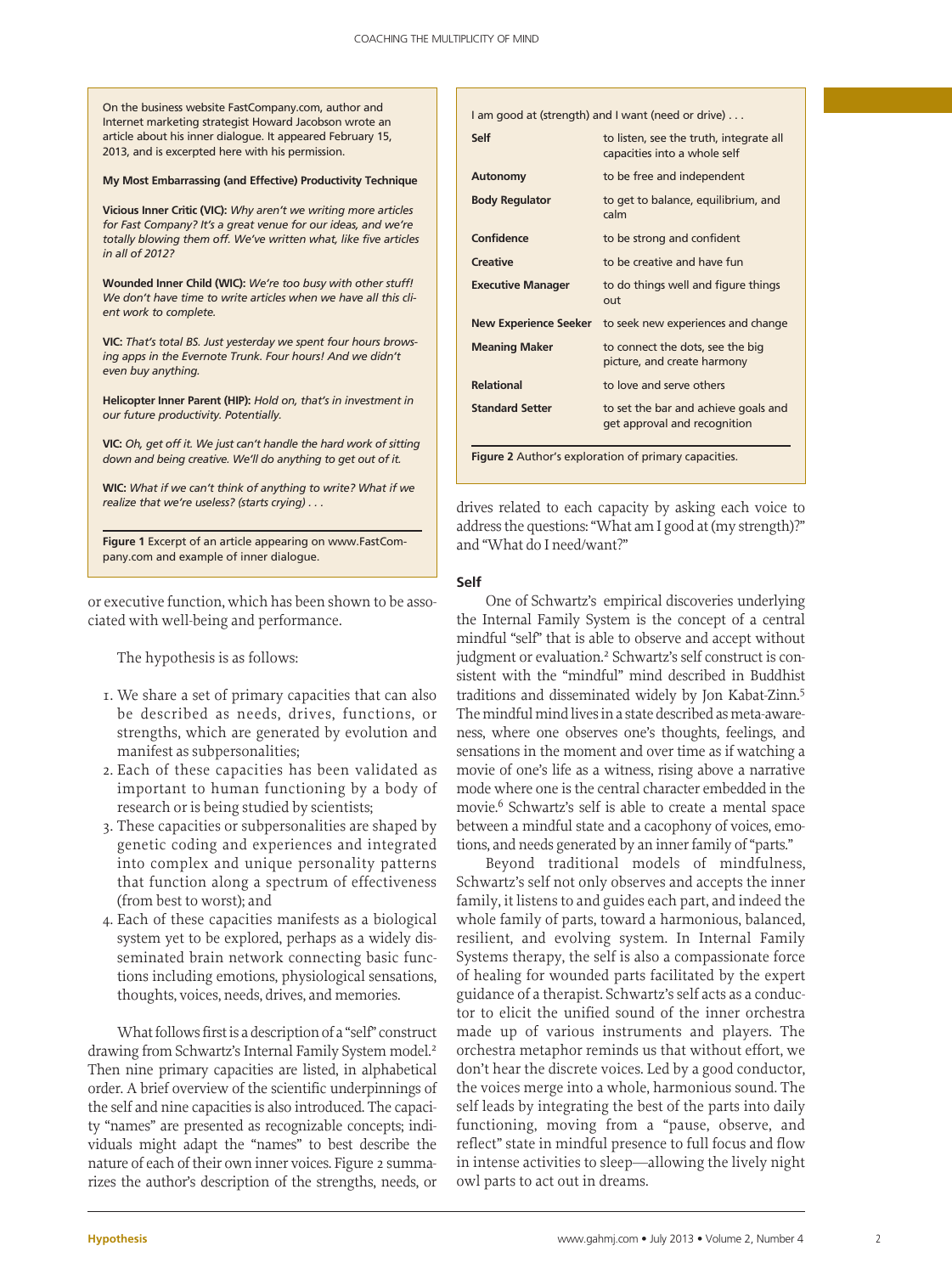The self at its best lives in a sophisticated orbital of mindfulness, emotional and social intelligence, self-compassion, and what Schwartz calls self-leadership. It can reach what Vago and Silbersweig7 describe as the highest level of mindfulness, growing beyond self-awareness and self-regulation to self-transcendence, which could also be described as an optimal level of self-mastery.

# **Primary Capacities**

Following are brief descriptions of nine hypothesized primary capacities listed in Figure 2. It is not intended to be exhaustive; it serves as a starting point for identifying capacities that have been shown to be salient to optimal functioning and may be experienced as subpersonalities.

**1. Autonomous Capacity.** Psychologists Deci and Ryan8 describe autonomy as a primary organismic drive, a need that manifests as an independent voice that wants freedom and authenticity and to march to its own drummer. It has a sense of agency and wants meaningful choice. It acts in self-interest to avoid external control and it can be rebellious and resistant to following advice. Deci and Ryan's self-determination theory

*"argues that developing a sense of autonomy (and competence) is critical to the processes of internalization and integration, through which a person comes to self-regulate and sustain behaviours conducive to health and well being."9*

**2. Body Regulation Capacity.** The physical body regulation capacity manifests as a voice with interests in equilibrium, self-care, and good health. It seeks a balance of exertion with rest and recharge. It communicates via a wide range of bodily sensations, pleasurable or painful, to signal its needs. This physical capacity is the source of physical energy and vitality. It strives for homeostasis, stability, and a healthy autonomic nervous system, balancing sympathetic (stress) and parasympathetic (rest and recover) activity. It strives for a healthy level of parasympathetic activation, what is called good vagal tone, a calm state of the nervous system that calms the mind and improves brain function.10 The study of mind-body practices, gut instincts, and "body intelligence"11 has brought awareness of the value of listening to one's body and of calming the nervous system.

**3. Confident Capacity.** The extensive literature describing self-efficacy as a primary psychological construct, including Deci and Ryan's determination of competence as one of the three primary organismic drives (along with autonomy and connection), $9 \text{ sug-}$ gests that one's belief in one's abilities and one's desire to be strong, confident, and competent are primary capacities. One's sense of strength, or empowerment, is a key determinant of behavior. It varies widely and is domain-specific to myriad life activities, social environments, and demands of other capacities. As Bandura's Social Cognitive Theory holds,

*"The beliefs one holds regarding one's power to affect situations strongly influences both the power one has to face challenges competently and the choices a person is most likely to make. These effects are particularly apparent, and compelling, with regard to behaviors affecting health."12,13*

**4. Creative Capacity.** The creative capacity is generative, imaginative, and spontaneous. It uses nonlinear thinking processes and enjoys brainstorming, playing games, distractions, and being impulsive. When in full action, it produces flow states. Creativity is often described as the ability to think outside the box and invent or design new ideas and technologies. In Harvard psychologist Shelley Carson's book *Your Creative Brain*, the brain activation pattern for defocused idea-generating activity shows significant activation of the right prefrontal cortex, although the creative process has multiple stages and engages many brain regions.14 Creativity is a major topic across a wide spectrum of scientific endeavor. The *Character Strengths & Virtues Handbook* chapter posits this about creativity: "It is difficult to conceive a single major theoretical orientation that has not tried to make a contribution to our understanding of creativity."<sup>15</sup>

**5. Executive Manager.** The executive manager organizes the system to get things done efficiently, creating plans, goals, and to-do lists and marshaling resources to accomplish tasks. It figures things out using analytical, linear thinking processes. It directs focus and attention to the task at hand, a capable selfregulator setting aside disruptive emotions, impulses, and distractions. It wants to be productive. It would appear to be related to a well-studied brain capacity called executive function in the neuroscience literature, $16$  and it resides partly in the left prefrontal cortex while drawing on other brain regions and directing cognitive processes. Executive function is defined as "the cognitive process that regulates an individual's ability to organize thoughts and activities, prioritize tasks, manage time efficiently, and make decisions."17

**6. Meaning Maker.** The meaning-making capacity is concerned with considering and answering overarching questions for the self by connecting the dots and seeing patterns, determining what things mean, finding purpose in small and large domains, looking for the big picture, and encouraging growth. It is concerned with wholeness, peace, and harmony. It can incorporate a transcendent or spiritual capacity, connecting to the larger universe and thereby providing a larger meaning to one's life. Peterson and Seligman describe spirituality as having coherent beliefs about the higher purpose and meaning of the universe and one's place within it,<sup>15</sup> and this perspective may be a source of ease and harmony in life.

**7. New Experience Seeker.** The new experience seeker wants to explore, learn, and change. It seeks to be aroused and excited and enjoys uncertainty and adventure. It is open-minded and curious, wondering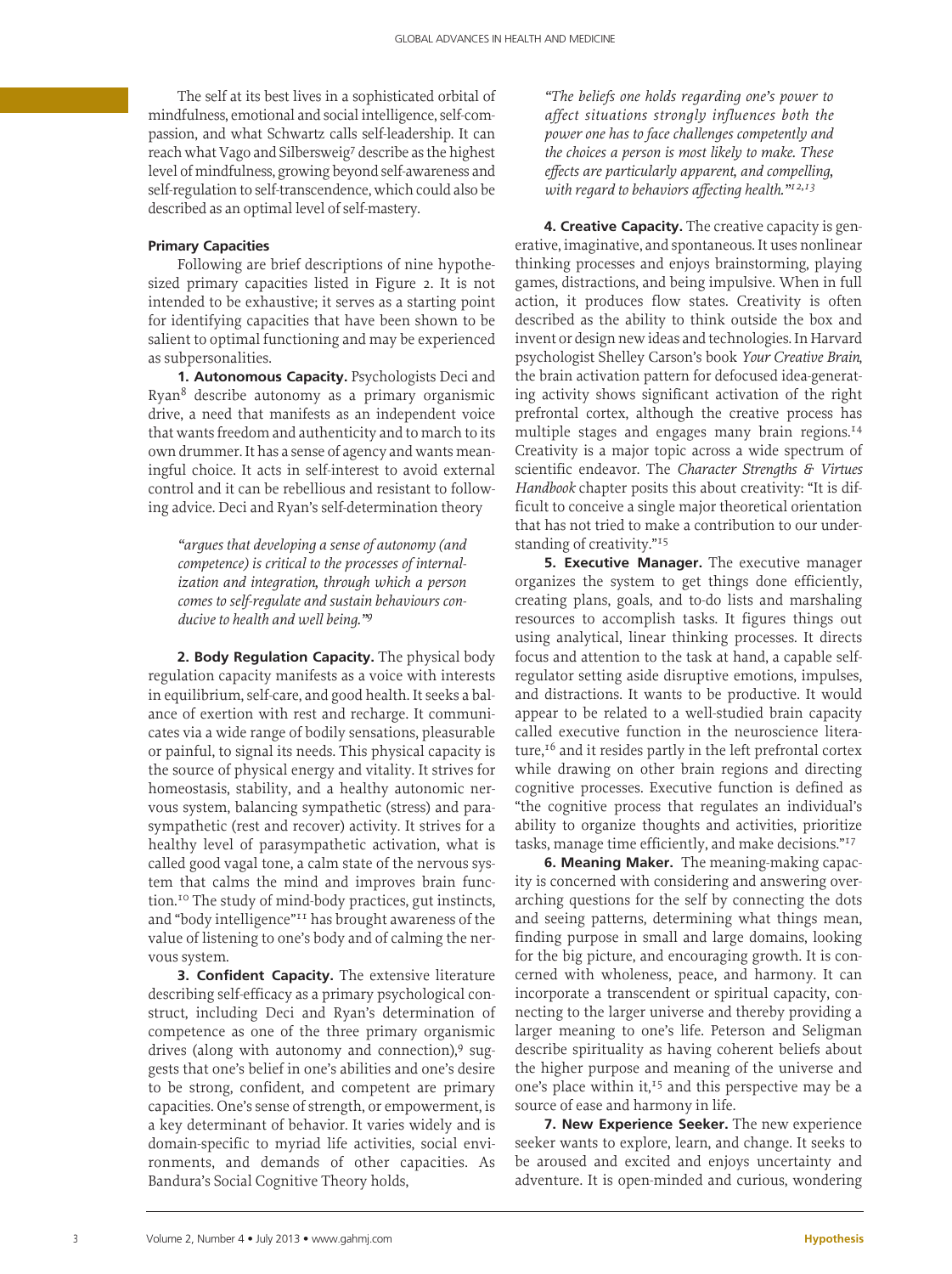what will happen next. It may be related to the psychological trait called "novelty seeking," which is associated with both exploratory activity in response to novel stimuli and extraversion.<sup>18</sup> Psychologist and curiosity researcher Todd Kashdan<sup>19</sup> asserts that curiosity is a primary driver of human well-being:

*When we experience curiosity, we are willing to leave the familiar and routine and take risks, even if it makes us feel anxious and uncomfortable. Curious explorers are comfortable with the risks of taking on new challenges. Instead of trying desperately to explain and control our world, as a curious explorer we embrace uncertainty, and see our lives as an enjoyable quest to discover, learn and grow.*<sup>20</sup>

**8. Relational Capacity.** Our relational selves are capable of being warm, loving, trusting, kind, and compassionate to our selves and others. They serve others in the wide variety of roles we play in life, from child to parent, colleague to boss, spouse, friend, and helping professional. Social psychologist Barbara Fredrickson's exploration of the biological state of love and connection in her book *Love 2.0* describes the capacity to create neural synchrony with another, improving brain function in the immediate term and improving physical health over time by improving the function of the hormonal, metabolic, and nervous systems.<sup>21</sup> Psychologist Kristin Neff's research on self-compassion confirms that kindness and forgiveness toward oneself are important to well-being and success.<sup>22</sup>

**9. Standard Setter.** A widely discussed personality component in coaching and therapy is the inner critic. In its broader strengths-based role as a capacity, a common inner critic is the standard setter. It sets the bar or sets goals for achievement and performance. The Standard Setter then evaluates and judges that performance, whether for oneself or for other people, across all domains of life—from getting good grades at school to dying well. It may also be concerned with self-image and getting recognition. For some people, this capacity is difficult to please; it is a demanding, perfectionistic taskmaster ever scanning for flaws and faults or ever raising the bar. At its best, it is accepting and content, setting the bar to challenge performance and adopting a learning mindset when performance falls short.

The standard-setter capacity may be supported by a large body of literature on self-esteem. One's determination of self-worth and self-respect is an important determinant of well-being. As the National Association of Self-Esteem asserts:

*Self-esteem is cognitive as one consciously thinks about oneself as one considers the discrepancy between one's ideal self, the person one wishes to be, and the perceived self or the realistic appraisal of how one sees oneself. The affective element refers to the feelings or emotions that one has when considering that discrepancy.*<sup>23</sup>

The hypothesis that humans share a set of primary capacities, each with its own voice, emotions, drives, and strengths, depends in part on the concept that there is a multiplicity of mind. That concept has been written about extensively and developed into therapeutic models that are discussed in the next section.

# **Traditions of Multiplicity of Mind in Psychology**

The assertion of the existence of subpersonalities began early in the 20th century with Freud's description of the id, ego, and superego. John Rowan's book, *Subpersonalities*, explores the long history and diverse theories that support the existence of subpersonalities, which are thought to be enduring psychological structures that evolve over time. Subpersonalities integrate thoughts, emotions, needs, physiology, and behaviors. Rowan's working definition of a subpersonality is "a semi-permanent and semi-autonomous region of the personality capable of acting as a person."24

Roberto Assagioli, the founder of psychosynthesis, now adapted to personal and executive coaching models in Europe,<sup>25</sup> explains,

*"One should become clearly aware of these subpersonalities because this evokes a measure of understanding of the meaning of psychosynthesis, and how it is possible to synthesize these subpersonalities into a larger organic whole without repressing any of the useful traits."<sup>26</sup>*

Among the most active bodies of investigation and application of the concept of multiplicity of mind is the work of Schwartz in developing the model of Internal Family Systems therapy. Applying radical empiricism, as he puts it, Schwartz has devoted the past 25 years to exploring inner dialogues among "parts."2 Schwartz and thousands of therapists trained in Internal Family Systems therapy help people invite their "parts" that are experiencing negative emotions to a mindful, meditation-like sit-down. The therapy session follows a winding trail to uncover small or large traumas and then unpack their interesting and often surprising stories. From the vantage point of a mindful self, the client sits compassionately with the suffering of the parts and experiences a process designed to appreciate and accept then heal and release the burdens of parts. These troubled parts get out of their cages below conscious reach and get onto a path of conscious actualization, along the lines described in Figure 3.

Thus far, models of subpersonalities have not proposed the existence of common primary subpersonalities that may serve as a scaffolding or supporting structure for the suffering "parts." Clinical application of existing models allows clients to discover and engage their internal voices experientially and organically by following the trail of their negative emotions. This article's hypothesis goes farther, proposing that the psyche may have a set of primary capacities or subper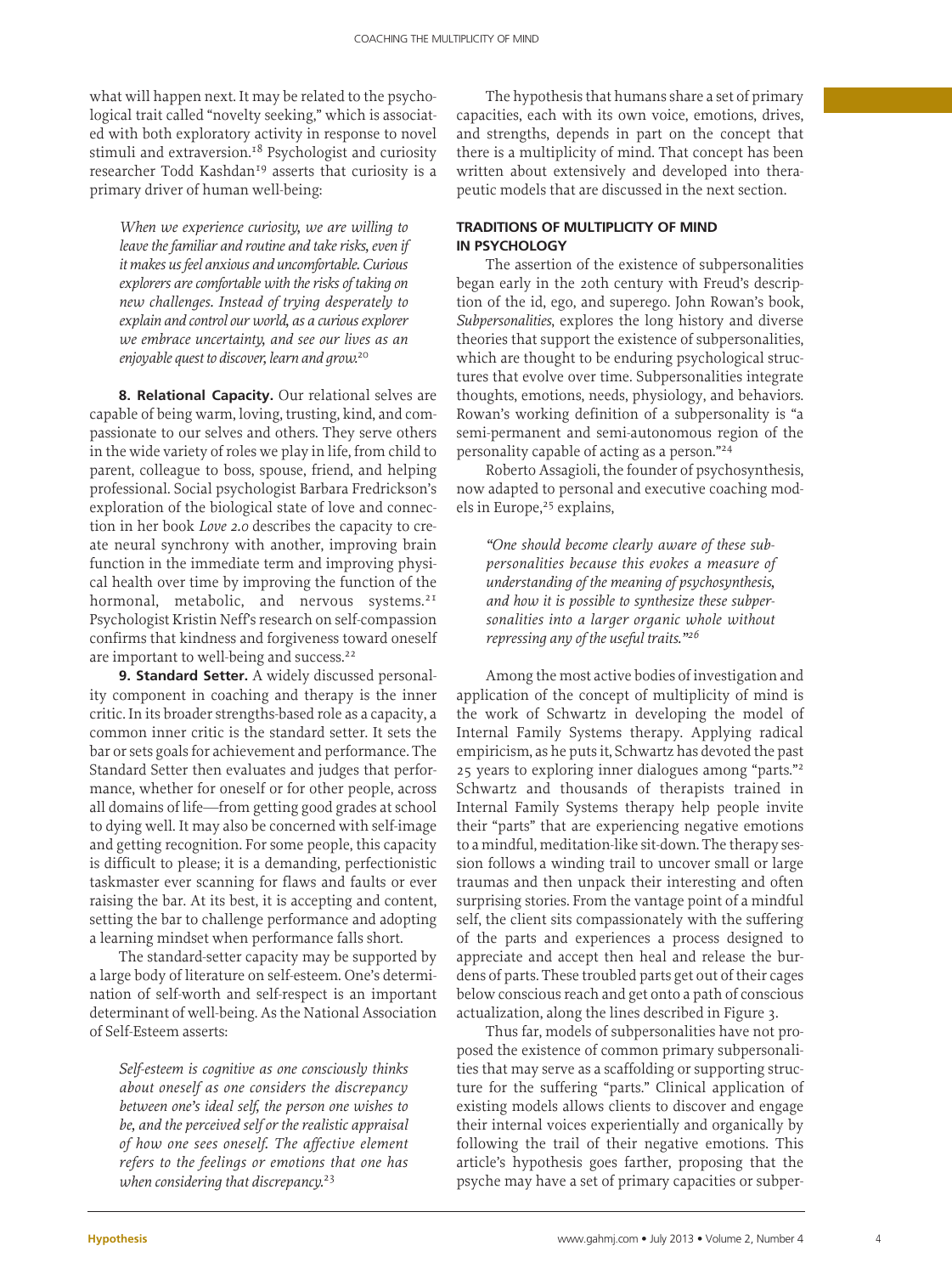sonalities integrated and led by a central self. The strengths-based approach of such a primary structure offers a simpler tool for non-therapist coaches to help their clients access and learn from their distinct inner voices as widely recognized primary capacities.

# **Potential Coaching Application of a Primary Capacities System**

Health and wellness coaches help clients develop visions and goals and navigate the path to goal attainment while outgrowing struggles, learning, growing, and evolving along the way. Perhaps, however, the visions and goals identified and clarified by a client are determined by a client's dominant capacities and voices. For example the Executive Manager, Standard Setter, or Creative may dominate in daily life, overlooking or underestimating the needs and wisdom of other capacities that may be less visible and vocal and that may engage in self-sabotage later. Similarly, coaches might discover that their own dominant capacities are intruding and impairing their effectiveness: Seeking to balance their capacities and draw out less active capacities could improve coaches' performance.

I discovered that when my Standard Setter took two body blows in primary school (I worked like a small trouper to get ahead a grade in school twice and then my mother disallowed the grade acceleration both times), it led to my Standard Setter overworking, ever seeking approval for my ambition and trying to make up for setbacks and being underestimated and my creative sacrificing fun and play, to focus on achieving goals and protect me from the sadness of the insecurity of my confidence. Almost 50 years later, once the Internal Family Systems therapist helped me reconnect with the two body blows, taking my breath away, I was able to release pain and learn how to lift the sadness. My Standard Setter relaxed, and I became more creative and confident. The improved self-awareness, self-compassion, and inner harmony had physiological consequences. My vagal tone improved significantly, as measured by a HeartMath (HearthMath LLC, Boulder Creek, California) device that tracks heart rate variability. Hence, my nervous system provided biological evidence of an increased level of inner equanimity.

**Figure 3** The author's experience of the Internal Family Systems process.

Once people have mindfully experienced the feelings, thoughts, and behaviors of one or more capacities and their existence as distinct voices and agendas, coaches have the opportunity for a more inclusive coaching inquiry: eg, inviting the voices of certain capacities at key moments. Imagine coaching questions such as

- What would work best for your Executive Manager who wants to get things done well?
- What would your Meaning Maker say about last week's setback?
- What would your Confidence need to feel more hopeful?

• What would help your Creative come up with some new ideas?

Perhaps common combinations of primary capacities could be discovered, identifying patterns that underlie behaviors such as overeating, procrastination, distractibility, overwork, or putting others' needs first. Physiological processes like physical pain, fatigue, or disturbed sleep may be better understood and targeted efforts made to help shift to a healthier system. Coaches could guide clients to experience the underlying forces and dynamics causing these patterns, leading to new insights and experiments. When the dynamics are created by traumas of unconscious or partly conscious sources, referral to an Internal Family Systems therapist could lead to a combination intervention of coaching and therapy, combining healing with personal growth and better performance.

Engaging the primary capacities in an inner-family roll call could be a form of daily meditation or could be offered during a coaching session. Figure 4 summarizes the author's daily self-coaching routine, in which the mindful self does a roll call of the primary capacities. Next is an example of an inner-family coaching process, deployed with a coaching client, "Sophie," who wants to lose weight. Coaching sessions are focused on inviting self and the capacities or subpersonalities into a coaching dialogue.

**Discover inner resources.** Sophie discovers her primary capacities that feel healthy and whole and are a solid foundation for growth. Her Executive Manager is happy with its performance in staying on top of work projects. Her Meaning Maker is readily online, ready to be called upon to calm and soothe inner tensions with its wisdom. Her Confidence is confident around the work domain and believes that sustained weight loss is possible, given more inner harmony.

**Discover underutilized resources.** Sophie's Relational is skilled at showing compassion for others, although it isn't routinely called upon for self-compassion around unmet needs. Her Creative is clever and has a good sense of humor, which could energize her weight loss journey. Her Body Regulator has developed a reasonable level of body intelligence around optimal food intake, an instinctive sense of what

Daily self-coaching "sit-downs" practiced by the author involve a meditative roll call with an Evernote journal at hand, summoning a mindful and still self and then asking each capacity to describe how it feels, what it needs or wants, what it observes, or what it thinks about the situations at hand. The varied responses emerging from nine distinct agendas lead to new insights and clarity around the nature of a current mixed emotional state; typically two to three capacities are upset or struggling, and others are in good form. Having the Meaning Maker share the last words leads to a burst of insights followed by a pleasant state of equanimity (if only for a short while).

**Figure 4** The author's self-coaching sit-downs.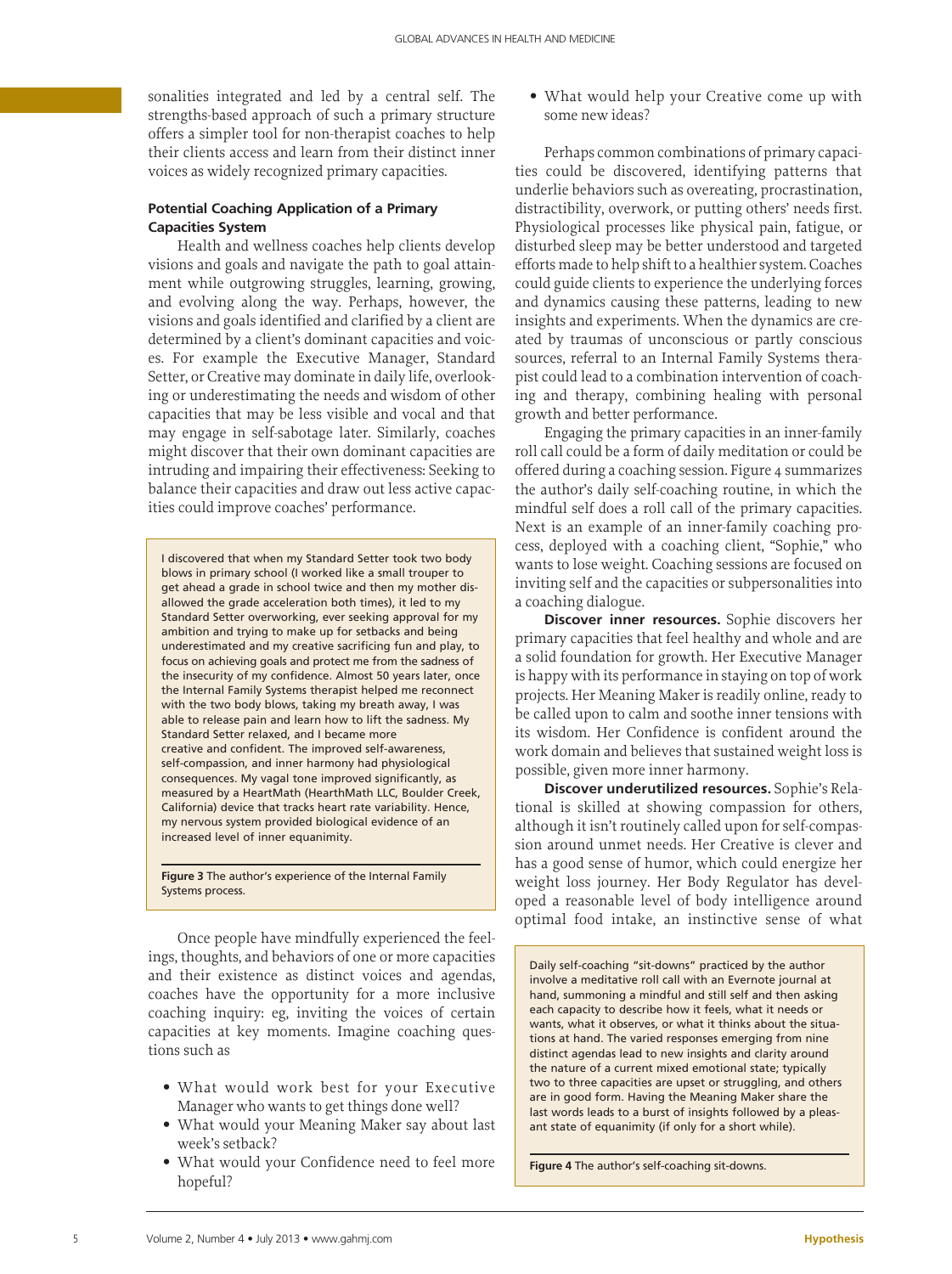healthy foods to eat, when and in what quantity, but it also isn't always called upon.

**Discover unmet needs.** Her Autonomy is unhappy because work life provides too little independence as her boss is an overbearing micromanager. Her New Experience Seeker is bored because rarely are there new work or home experiences to feed curiosity and interest. The suffering of these two capacities leads them to insist on eating unhealthy snacks to relieve the strain of insufficient freedom and adventure. Her Standard Setter is then angry and frustrated because this dynamic has led to weight gain over time; it is harshly critical of these rebellious, sometimes defiant capacities.

**Meet unmet needs.** The coach helps Sophie to appreciate her unsatisfied needs for independence, adventure, and good regulation of eating and then become more consistently self-compassionate toward all of the inner suffering. Sophie begins to enlist her Creative to come up with new ideas to inject autonomy and novelty into every day, including a courageous chat with her boss to request more independence. She asks her Body Regulator to come online during moments of temptation to help steer away from unhealthy snacks. Her Meaning Maker is also consulted at least once a day for its sage advice, which serves as a compass as needed.

**Move to wholeness.** After 3 months of biweekly inner family coaching sessions and roll call journaling of her primary capacities at least 3 days a week, Sophie is consistently able to access her mindful self and unblend from her inner voices for greater objectivity. She has improved her self-coaching skills. She enjoys and appreciates the good intentions and contributions by every capacity rather than playing favorites. By tuning into her negative emotions, she quickly identifies unmet needs and underutilized resources. She shows self-compassion for unmet needs and discovers new ideas for meeting needs and moving forward. She is pleasantly surprised by all of the resources and wisdom available from her inner family when each member feels valued, respected, and understood. Enjoying life more fully, with a greater peace of mind, Sophie is on a solid upward trajectory. She is losing weight slowly and surely for the long term. She is greatly relieved to have unlocked the mystery of the underlying forces behind her weight gain and continues to be surprised by her newfound ability to make sense of her inner world.

Let's move on to consider application of this inner family coaching process by health and wellness coaches in improving their own inner harmony and performance. The following case exemplifies how this coaching model improved a coach's mindfulness, confidence, and physical energy.

The author coached a wellness coach, who has a career in nursing, using the inner family coaching process described above to improve her confidence in marketing her coaching services. She had felt stuck with inadequate confidence for 2 years. Four "inner family coaching" sessions by telephone over 4 months helped the wellness coach become mindfully aware of the forces that depleted her confidence. She began to appreciate that while her perfectionist Standard Setter had served her well, it was overworking by setting a too-high bar as a new coach who had no marketing experience. It was also overreacting to criticism from her boss at her part-time job. Her Confidence felt sad about being unable to meet the too-high standard and withered under the harsh inner criticism. Her husband also frequently complained of her too-critical stance toward him. Her Body Regulator felt tired under this stress, too depleted to allow her New Experience Seeker to step outside her comfort zone.

When the wellness coach began to show genuine compassion and appreciation toward her overworked Standard Setter, it was willing to experiment with relaxing its standards so that her Confidence could be more hopeful. That step reduced inner stress and increased her physical energy to take risks. She also discovered that she was under-using her Creative, which was craving sweets to satisfy its needs in the absence of sufficient creative expression. As she tuned into her Creative more, the sweets cravings dissipated, and it came up with creative ideas for how to market her coaching services, further improving Confidence. Now that she was eating better, her Body Regulator was happier, releasing even more energy for risk-taking. The coach's inner family gained new wholeness, happiness, and health, and new marketing initiatives began to flow without the old struggle.

# **Next Steps**

While the concept of multiplicity of mind is valuable in helping people experience and better understand the various voices and forces inside that lead to inner ambivalence and conflict, it is important to note that a body of research on the biological and psychological underpinnings and efficacy of working with subpersonalities for healing or growth does not yet exist. As Schwartz notes, in the meantime, the case reports and personal experiential insights from engaging and improving the balance and harmony of "parts" abound (R Schwartz, personal communication, March 2013). He suggests that this field offers promise in helping people to heal fully and grow to their full potential. This promise applies equally to the exploration of the existence of a set of primary capacities, a strengths-based inner family system.

Several conceptual and research paths to refine, validate, study, and apply the concept of a set of primary capacities are as follows:

1. Validate the existence of primary capacities that manifest as subpersonalities, including and beyond the list presented in this paper. Further refine the definitions and characterization of capacities and map them to the scientific literature on psychological needs and strengths.